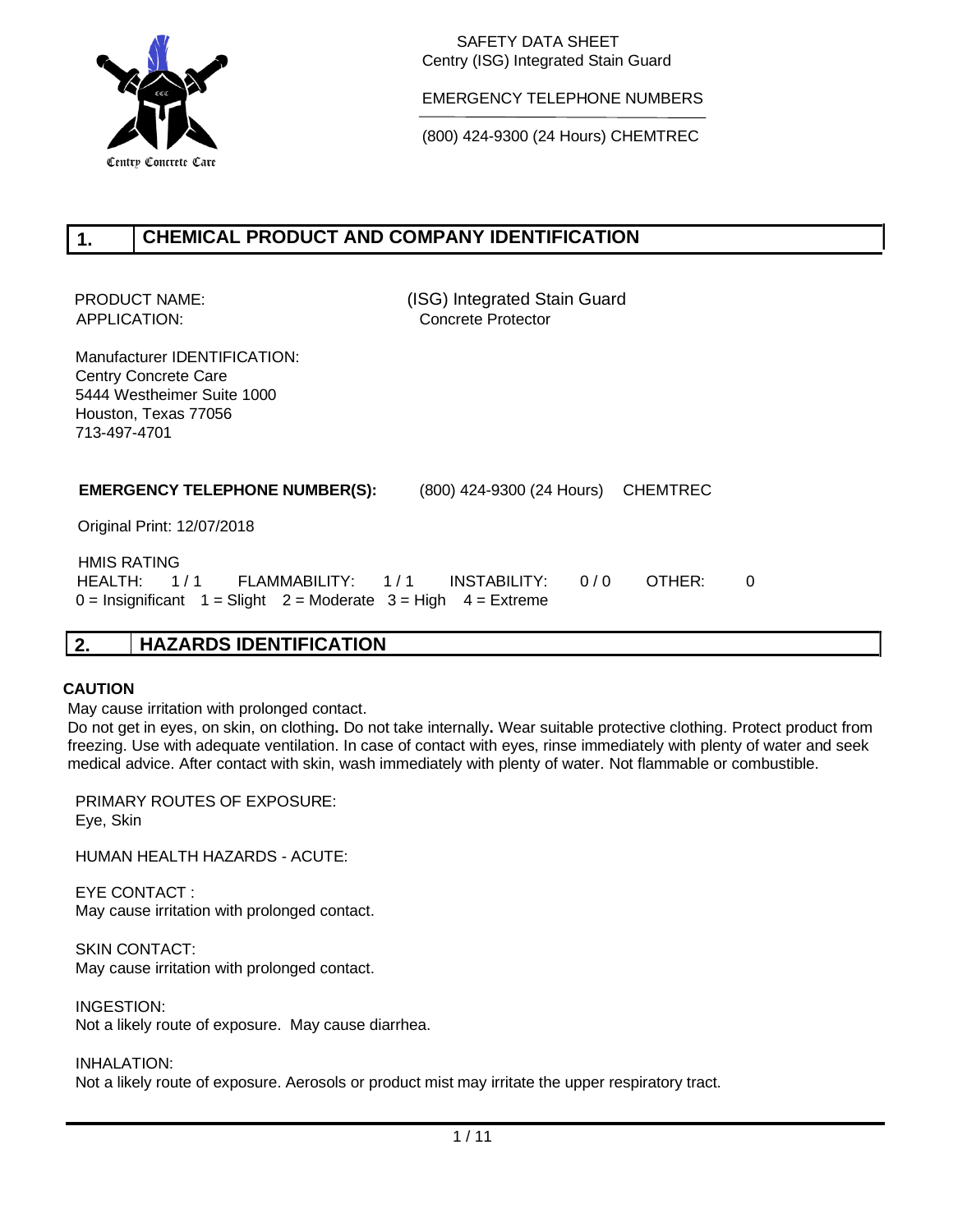

EMERGENCY TELEPHONE NUMBERS

(800) 424-9300 (24 Hours) CHEMTREC

SYMPTOMS OF EXPOSURE:

Acute:

A review of available data does not identify any symptoms from exposure not previously mentioned. Chronic:

A review of available data does not identify any symptoms from exposure not previously mentioned.

### AGGRAVATION OF EXISTING CONDITIONS:

A review of available data does not identify any worsening of existing conditions.

### HUMAN HEALTH HAZARDS - CHRONIC:

Prolonged exposure to amorphous silica aerosols/mists/dusts may cause respiratory disease.

Our hazard evaluation has found that this product is not hazardous under 29 CFR 1910.1200.

#### **COMPOSITION/INFORMATION ON INGREDIENTS 3.**

Our hazard evaluation has found that this product is not hazardous under 29 CFR 1910.1200.

|  |  |  | <b>FIRST AID MEASURES</b> |
|--|--|--|---------------------------|
|--|--|--|---------------------------|

#### EYE CONTACT:

Flush affected area with water. Get medical attention.

### SKIN CONTACT:

Flush affected area with water. If symptoms develop, seek medical advice.

INGESTION:

Do not induce vomiting without medical advice. If conscious, washout mouth and give water to drink. Get medical attention.

INHALATION:

Remove to fresh air, treat symptomatically. If symptoms develop, seek medical advice.

#### NOTE TO PHYSICIAN:

Based on the individual reactions of the patient, the physician's judgement should be used to control symptoms and clinical condition.

## **5. FIRE FIGHTING MEASURES**

FLASH POINT:  $> 212 °F / > 100 °C$  (PMCC)

EXTINGUISHING MEDIA:

Not expected to burn. Use extinguishing media appropriate for surrounding fire.

FIRE AND EXPLOSION HAZARD : Not flammable or combustible.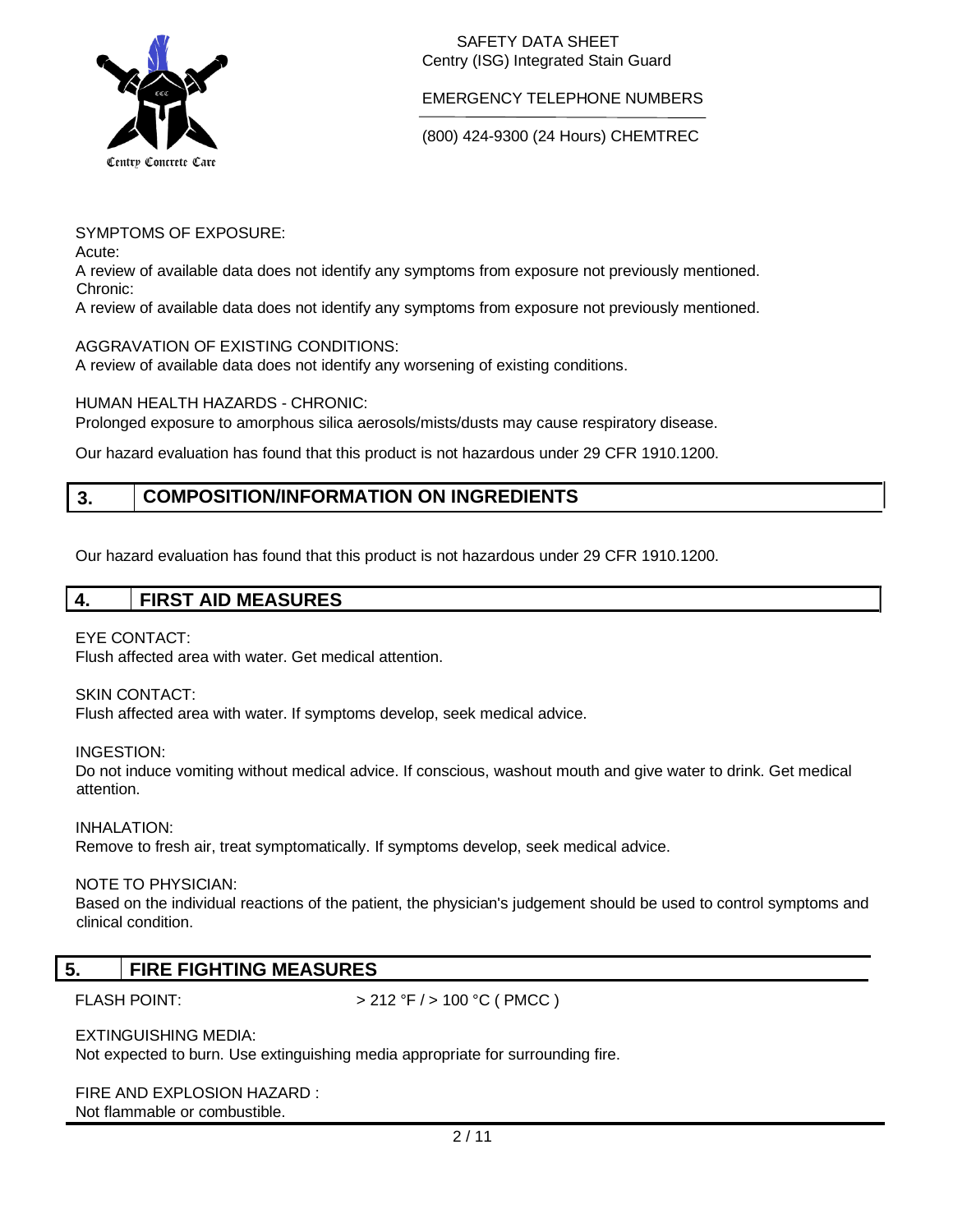

EMERGENCY TELEPHONE NUMBERS

(800) 424-9300 (24 Hours) CHEMTREC

### SPECIAL PROTECTIVE EQUIPMENT FOR FIRE FIGHTING :

In case of fire, wear a full face positive-pressure self contained breathing apparatus and protective suit.

## 6. **ACCIDENTAL RELEASE MEASURES**

### PERSONAL PRECAUTIONS:

Restrict access to area as appropriate until clean-up operations are complete. Stop or reduce any leaks if it is safe to do so. Do not touch spilled material. Ventilate spill area if possible. Use personal protective equipment recommended in Section 8 (Exposure Controls/Personal Protection).

### METHODS FOR CLEANING UP:

SMALL SPILLS: Soak up spill with absorbent material. Place residues in a suitable, covered, properly labeled container. Wash affected area. LARGE SPILLS: Contain liquid using absorbent material, by digging trenches or by diking. Reclaim into recovery or salvage drums or tank truck for proper disposal. Contact an approved waste hauler for disposal of contaminated recovered material. Dispose of material in compliance with regulations indicated in Section 13 (Disposal Considerations).

#### ENVIRONMENTAL PRECAUTIONS:

Do not contaminate surface water.

## **7. HANDLING AND STORAGE**

#### HANDLING:

Avoid eye and skin contact. Do not take internally. Ensure all containers are labeled. Keep the containers closed when not in use. Use with adequate ventilation. Do not breathe vapors/gases/dust. Have emergency equipment (for fires, spills, leaks, etc.) readily available.

#### STORAGE CONDITIONS:

Protect product from freezing. Store the containers tightly closed.

#### SUITABLE CONSTRUCTION MATERIAL:

Mild steel, Stainless Steel 304, Stainless Steel 316L, Aluminum, Hastelloy C-276, Nylon, Plexiglass, Teflon, Kalrez

#### UNSUITABLE CONSTRUCTION MATERIAL:

Brass, Copper, Buna-N, Natural rubber, Polyethylene, HDPE (high density polyethylene), EPDM, Ethylene propylene, Polypropylene, Neoprene, Polyurethane, Viton, Alfax, Hypalon

#### **EXPOSURE CONTROLS/PERSONAL PROTECTION 8.**

### OCCUPATIONAL EXPOSURE LIMITS:

This product contains amorphous, colloidal or fumed silica. Should the product become dried or misted such that inhalation of the material is possible, standard hygiene practices should be utilized to ensure that exposure to respirable particles is within the regulated limits.

ACGIH/TLV : Substance(s)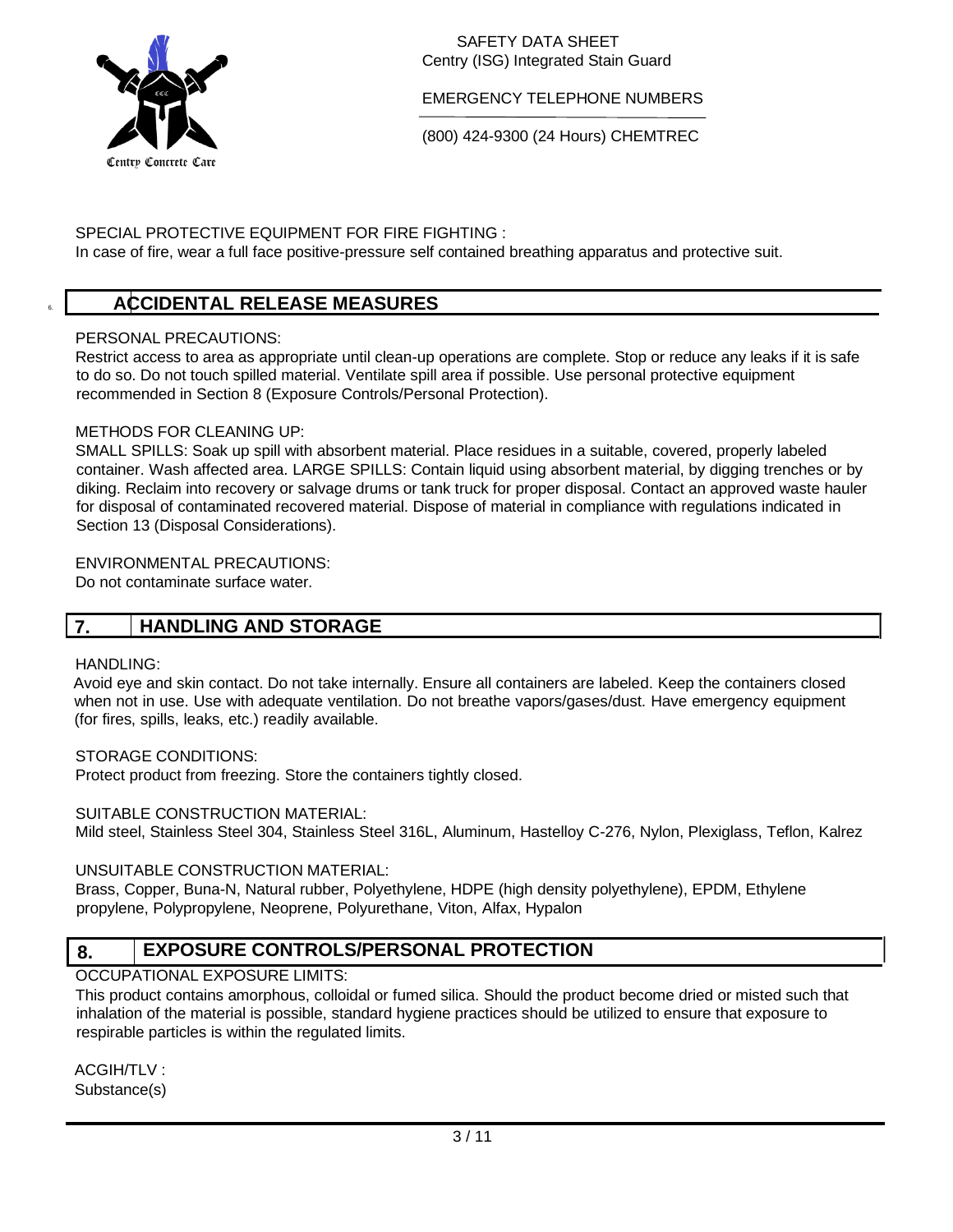

#### EMERGENCY TELEPHONE NUMBERS

(800) 424-9300 (24 Hours) CHEMTREC

Amorphous Silica

TWA: 10 mg/m3 (total dust)

OSHA/PEL : Substance(s) Amorphous Silica TWA: 6 mg/m3

### ENGINEERING MEASURES:

General ventilation is recommended. Local exhaust ventilation may be necessary when dusts or mists are generated.

### RESPIRATORY PROTECTION:

Respiratory protection is not normally needed. If significant mists, vapors or aerosols are generated an approved respirator is recommended. A dust mask may be used.

HAND PROTECTION: Neoprene gloves, Nitrile gloves, Butyl gloves, PVC gloves

SKIN PROTECTION: Wear standard protective clothing.

EYE PROTECTION: Wear chemical splash goggles.

#### HYGIENE RECOMMENDATIONS:

Keep an eye wash fountain available. Keep a safety shower available. If clothing is contaminated, remove clothing and thoroughly wash the affected area. Launder contaminated clothing before reuse.

#### HUMAN EXPOSURE CHARACTERIZATION:

Based on our recommended product application and personal protective equipment, the potential human exposure is: Low

#### **PHYSICAL AND CHEMICAL PROPERTIES 9.**

| J.             |                                                    |                                                                   |  |
|----------------|----------------------------------------------------|-------------------------------------------------------------------|--|
| PHYSICAL STATE |                                                    | Liquid                                                            |  |
| APPEARANCE     |                                                    | Opaque White                                                      |  |
| <b>ODOR</b>    |                                                    | None                                                              |  |
| <b>DENSITY</b> | <b>SPECIFIC GRAVITY</b><br>_______________________ | 1.15 - 1.19 @ 77 °F / 25 °C<br>$9.6 - 11.0$ lb/gal<br>1.1.1.00001 |  |

SOLUBILITY IN WATER Complete pH (100 %) 8.0 - 9.5 VISCOSITY 15 cps @ 77 °F / 25 °C FREEZING POINT 32 °F / 0 °C VOC CONTENT 0.00 % EPA Method 24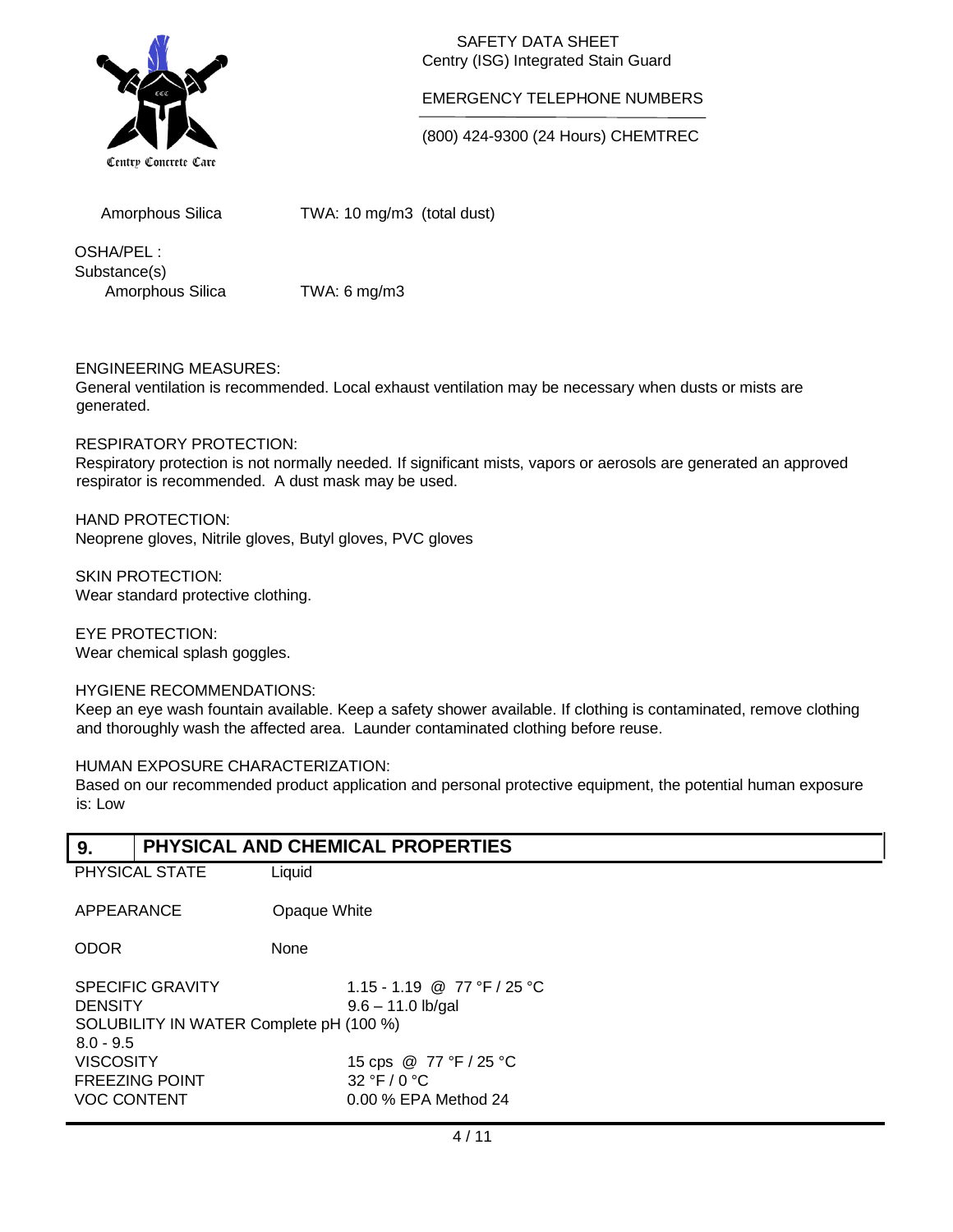

EMERGENCY TELEPHONE NUMBERS

(800) 424-9300 (24 Hours) CHEMTREC

Note: These physical properties are typical values for this product and are subject to change.

#### **10. STABILITY AND REACTIVITY**

STABILITY:

Stable under normal conditions.

HAZARDOUS POLYMERIZATION: Hazardous polymerization will not occur.

CONDITIONS TO AVOID: Freezing temperatures.

MATERIALS TO AVOID:

Contact with strong acids (e.g. sulfuric, phosphoric, nitric, hydrochloric, chromic, and sulfonic) may generate heat, splattering or boiling and toxic vapors.

HAZARDOUS DECOMPOSITION PRODUCTS: Under fire conditions: None known

#### **11. TOXICOLOGICAL INFORMATION**

The following results are for a similar product.

ACUTE ORAL TOXICITY: Species LD50 Test Descriptor Rat > 15,380 mg/kg Similar Product Rating: Non-Hazardous

PRIMARY SKIN IRRITATION: Draize Score **Test Descriptor** 0.4 / 8.0 Similar Product Rating: Minimally irritating

PRIMARY EYE IRRITATION: Draize Score **Test Descriptor** 3.3 / 110.0 Similar Product Rating: Minimally irritating

SENSITIZATION: This product is not expected to be a sensitizer.

CARCINOGENICITY:

None of the substances in this product are listed as carcinogens by the International Agency for Research on Cancer (IARC), the National Toxicology Program (NTP) or the American Conference of Governmental Industrial Hygienists (ACGIH).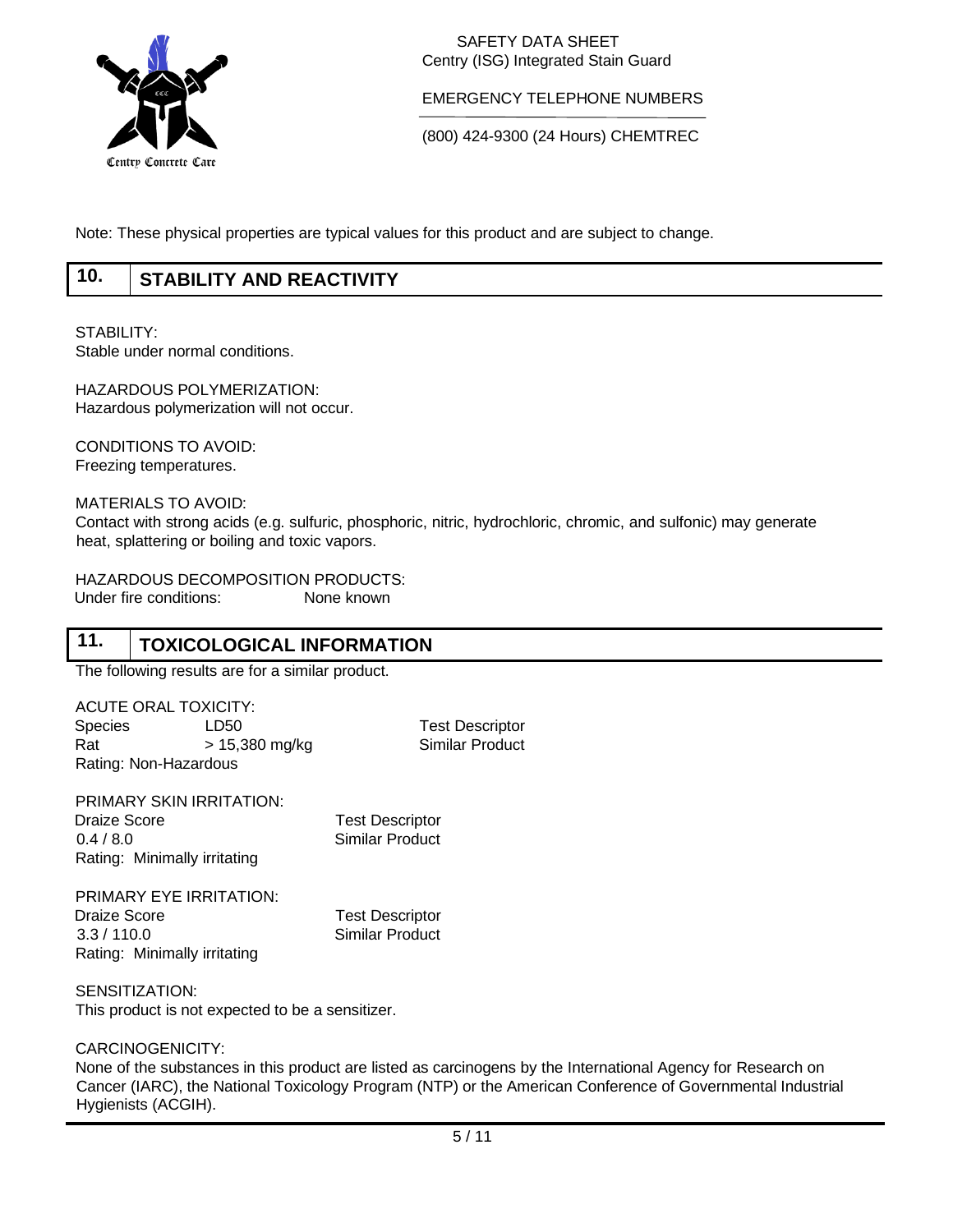

#### EMERGENCY TELEPHONE NUMBERS

(800) 424-9300 (24 Hours) CHEMTREC

#### HUMAN HAZARD CHARACTERIZATION:

Based on our hazard characterization, the potential human hazard is: Low

#### **12. ECOLOGICAL INFORMATION**

#### ECOTOXICOLOGICAL EFFECTS:

No toxicity studies have been conducted on this product.

#### MOBILITY:

The environmental fate was estimated using a level III fugacity model embedded in the EPI (estimation program interface) Suite TM , provided by the US EPA. The model assumes a steady state condition between the total input and output. The level III model does not require equilibrium between the defined media. The information provided is intended to give the user a general estimate of the environmental fate of this product under the defined conditions of the models. If released into the environment this material is expected to distribute to the air, water and soil/sediment in the approximate respective percentages;

| ۸ır | Water | Soil/Sediment |
|-----|-------|---------------|
| 507 | ገ%    | 0%            |

#### ENVIRONMENTAL HAZARD AND EXPOSURE CHARACTERIZATION

Based on our hazard characterization, the potential environmental hazard is: Low Based on our recommended product application and the product's characteristics, the potential environmental exposure is: Low

If released into the environment, see CERCLA/SUPERFUND in Section 15.

#### **13. DISPOSAL CONSIDERATIONS**

If this product becomes a waste, it is not a hazardous waste as defined by the Resource Conservation and Recovery Act (RCRA) 40 CFR 261, since it does not have the characteristics of Subpart C, nor is it listed under Subpart D.

As a non-hazardous waste, it is not subject to federal regulation. Consult state or local regulation for any additional handling, treatment or disposal requirements. For disposal, contact a properly licensed waste treatment, storage, disposal or recycling facility.

#### **14. TRANSPORT INFORMATION**

The information in this section is for reference only and should not take the place of a shipping paper (bill of lading) specific to an order. Please note that the proper Shipping Name / Hazard Class may vary by packaging, properties, and mode of transportation. Typical Proper Shipping Names for this product are as follows.

LAND TRANSPORT: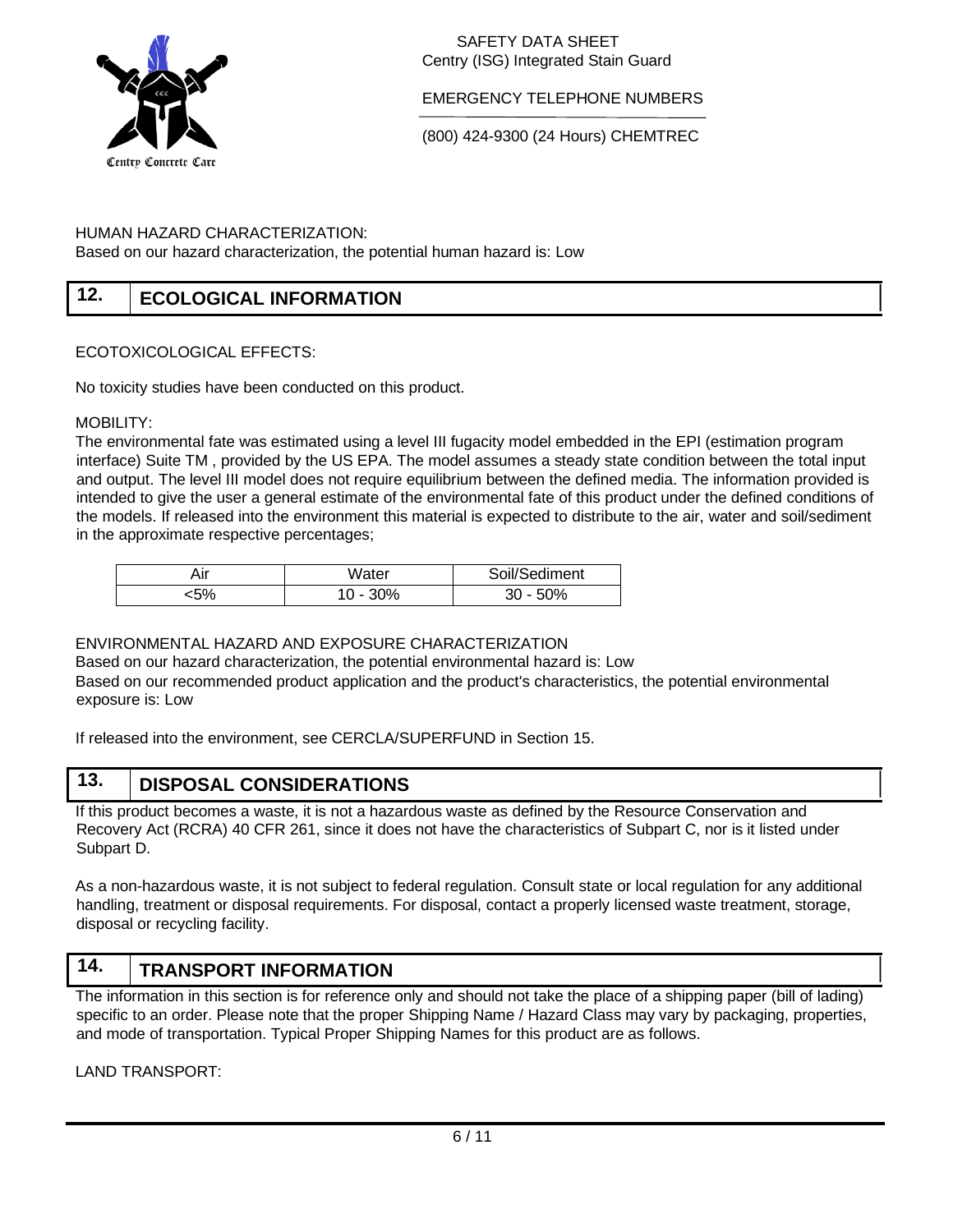

EMERGENCY TELEPHONE NUMBERS

(800) 424-9300 (24 Hours) CHEMTREC

TRANSPORTATION

TRANSPORTATION

Proper Shipping Name:

AIR TRANSPORT (ICAO/IATA) :

Proper Shipping Name: PRODUCT IS NOT REGULATED DURING

PRODUCT IS NOT REGULATED DURING

### MARINE TRANSPORT (IMDG/IMO) :

Proper Shipping Name : PRODUCT IS NOT REGULATED DURING TRANSPORTATION

#### **15. REGULATORY INFORMATION**

NATIONAL REGULATIONS, USA :

OSHA HAZARD COMMUNICATION RULE, 29 CFR 1910.1200 : Based on our hazard evaluation, none of the substances in this product are hazardous.

CERCLA/SUPERFUND, 40 CFR 117, 302 : Notification of spills of this product is not required.

SARA/SUPERFUND AMENDMENTS AND REAUTHORIZATION ACT OF 1986 (TITLE III) - SECTIONS 302, 311, 312, AND 313 :

SECTION 302 - EXTREMELY HAZARDOUS SUBSTANCES (40 CFR 355) : This product does not contain substances listed in Appendix A and B as an Extremely Hazardous Substance.

SECTIONS 311 AND 312 - MATERIAL SAFETY DATA SHEET REQUIREMENTS (40 CFR 370) : Our hazard evaluation has found that this product is not hazardous under 29 CFR 1910.1200.

Under SARA 311 and 312, the EPA has established threshold quantities for the reporting of hazardous chemicals. The current thresholds are: 500 pounds or the threshold planning quantity (TPQ), whichever is lower, for extremely hazardous substances and 10,000 pounds for all other hazardous chemicals.

SECTION 313 - LIST OF TOXIC CHEMICALS (40 CFR 372) : This product does not contain substances on the List of Toxic Chemicals.

TOXIC SUBSTANCES CONTROL ACT (TSCA) : The substances in this preparation are included on or exempted from the TSCA 8(b) Inventory (40 CFR 710)

FOOD AND DRUG ADMINISTRATION (FDA) Federal Food, Drug and Cosmetic Act :

When use situations necessitate compliance with FDA regulations, this product is acceptable under : 21 CFR 176.170 Components of paper and paperboard in contact with aqueous and fatty foods and 21 CFR 176.180 Components of paper and paperboard in contact with dry foods.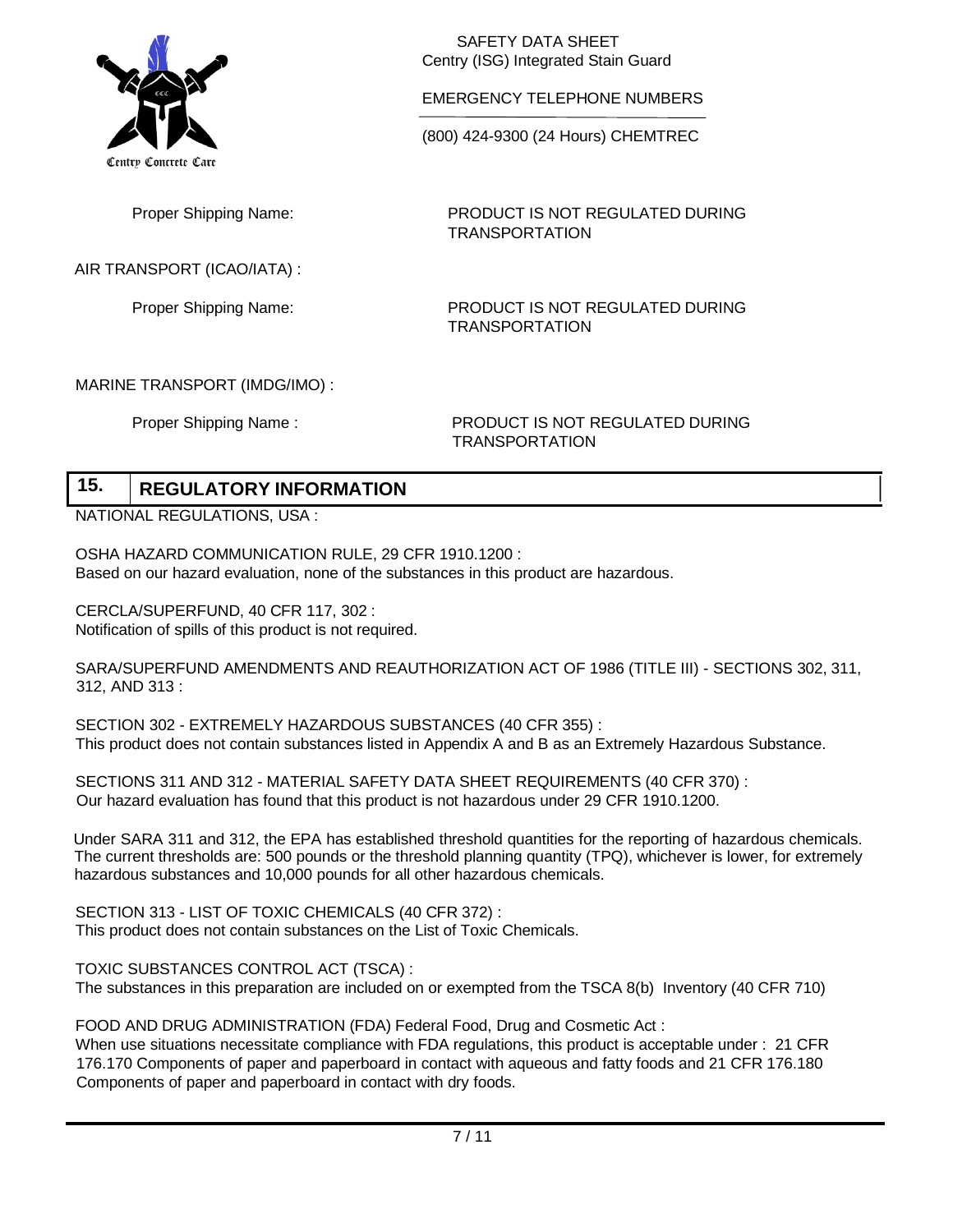

### EMERGENCY TELEPHONE NUMBERS

(800) 424-9300 (24 Hours) CHEMTREC

Limitations: no more than required to produce intended technical effect.

CLEAN AIR ACT, Sec. 112 (40 CFR 61, Hazardous Air Pollutants), Sec. 602 (40 CFR 82, Class I and II Ozone Depleting Substances) :

None of the substances are specifically listed in the regulation.

### CALIFORNIA PROPOSITION 65 :

This product does not contain substances which require warning under California Proposition 65.

MICHIGAN CRITICAL MATERIALS :

None of the substances are specifically listed in the regulation.

STATE RIGHT TO KNOW LAWS :

The following substances are disclosed for compliance with State Right to Know Laws:

Colloidal Silica 7631-86-9

NATIONAL REGULATIONS, CANADA :

WORKPLACE HAZARDOUS MATERIALS INFORMATION SYSTEM (WHMIS) : This product has been classified in accordance with the hazard criteria of the Controlled Products Regulations (CPR) and the MSDS contains all the information required by the CPR.

WHMIS CLASSIFICATION : Not considered a WHMIS controlled product.

CANADIAN ENVIRONMENTAL PROTECTION ACT (CEPA) :

The substances in this preparation are listed on the Domestic Substances List (DSL), are exempt, or have been reported in accordance with the New Substances Notification Regulations.

INTERNATIONAL CHEMICAL CONTROL LAWS

AUSTRALIA

All substances in this product comply with the National Industrial Chemicals Notification & Assessment Scheme (NICNAS).

**CHINA** 

All substances in this product comply with the Chemical Control Law and are listed on the Inventory of Existing Chemical Substances China (IECSC).

### EUROPE

The substances in this preparation have been reviewed for compliance with the EINECS or ELINCS inventories.

JAPAN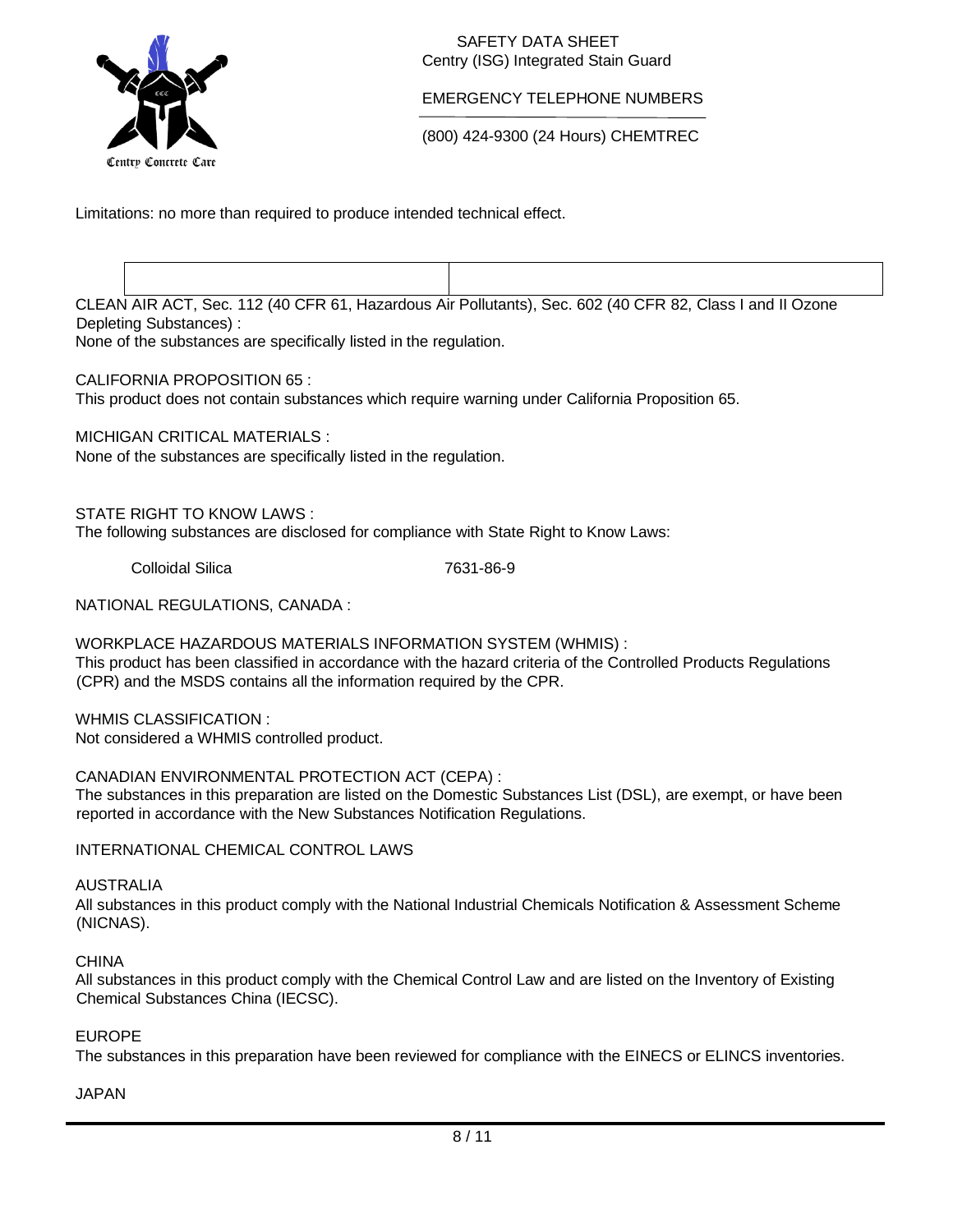

EMERGENCY TELEPHONE NUMBERS

(800) 424-9300 (24 Hours) CHEMTREC

All substances in this product comply with the Law Regulating the Manufacture and Importation Of Chemical Substances and are listed on the Ministry of International Trade & industry List (MITI).

### KOREA

All substances in this product comply with the Toxic Chemical Control Law (TCCL) and are listed on the Existing Chemicals List (ECL)

#### PHILIPPINES

All substances in this product comply with the Republic Act 6969 (RA 6969) and are listed on the Philippine Inventory of Chemicals & Chemical Substances (PICCS).

#### **16. OTHER INFORMATION**

Due to our commitment to Product Stewardship, we have evaluated the human and environmental hazards and exposures of this product. Based on our recommended use of this product, we have characterized the product's general risk. This information should provide assistance for your own risk management practices. We have evaluated our product's risk as follows:

- \* The human risk is: Low
- \* The environmental risk is: Low

Any use inconsistent with our recommendations may affect the risk characterization. Our sales representative will assist you to determine if your product application is consistent with our recommendations. Together we can implement an appropriate risk management process.

This product material safety data sheet provides health and safety information. The product is to be used in applications consistent with our product literature. Individuals handling this product should be informed of the recommended safety precautions and should have access to this information. For any other uses, exposures should be evaluated so that appropriate handling practices and training programs can be established to insure safe workplace operations. Please consult your local sales representative for any further information.

Prepared By:

Century Concrete Care 5444 Westheimer Suite 1000 Houston, Texas 77056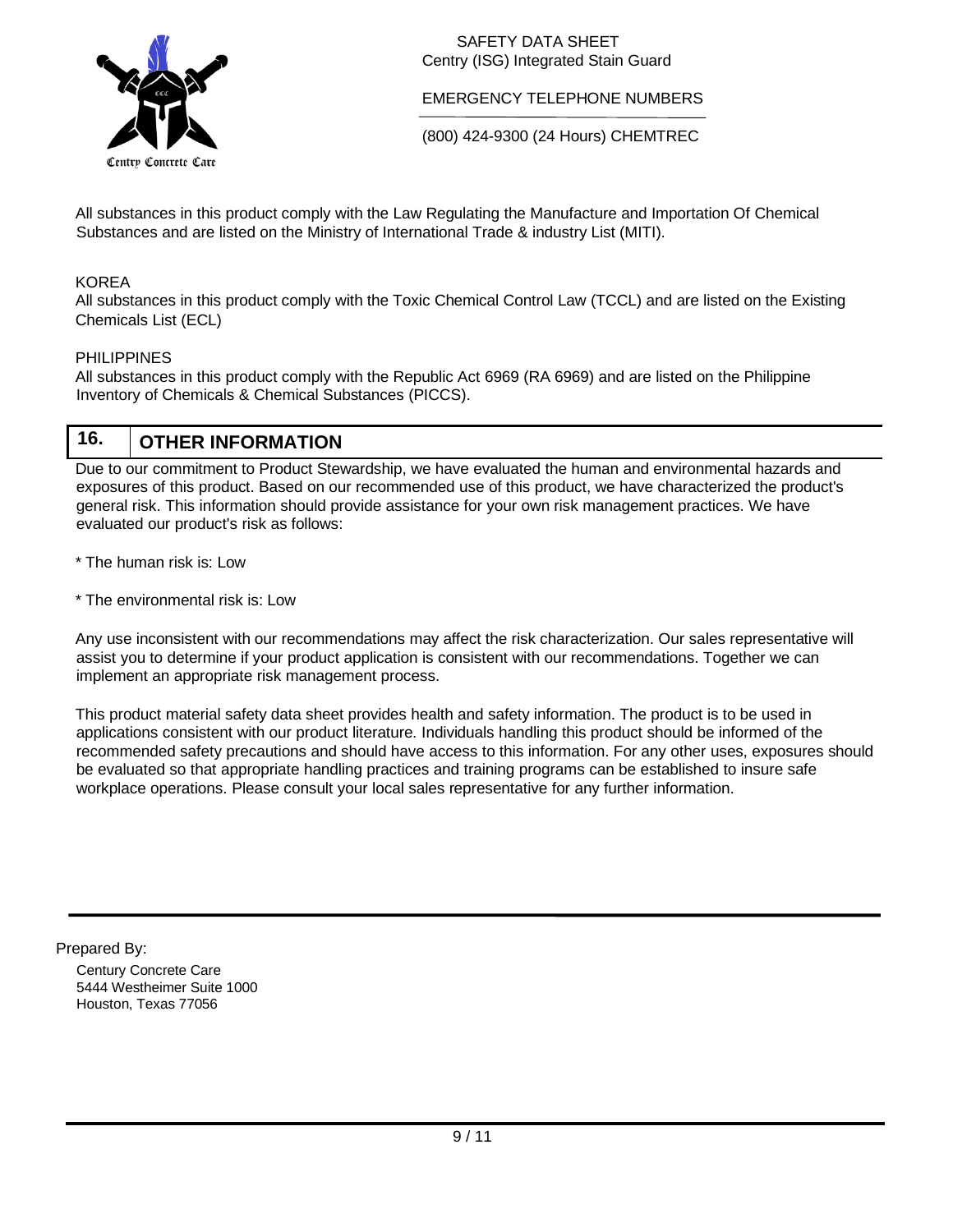## **SAFETY DATA SHEET**

Centry Integrated Top Coat

Revision Number: 1

Revision Date: 12/5/2018 **EMERGENCY TELEPHONE NUMBER(S)** 

**(800) 424-9300 (24 Hours)** 

**CHEMTREC**

#### **General Disclaimer**

**The information provided on this SDS is correct to the best of our knowledge, information and belief at the date of its publication. The information given is designed only as a guide for safe handling, use, processing, storage, transportation, disposal and release and is not to be considered as a warranty or quality specification. The information relates only to the specific material designated and may not be valid for such material used in combination with any other material or in any process, unless specified in the text. End of Safety Data Sheet**